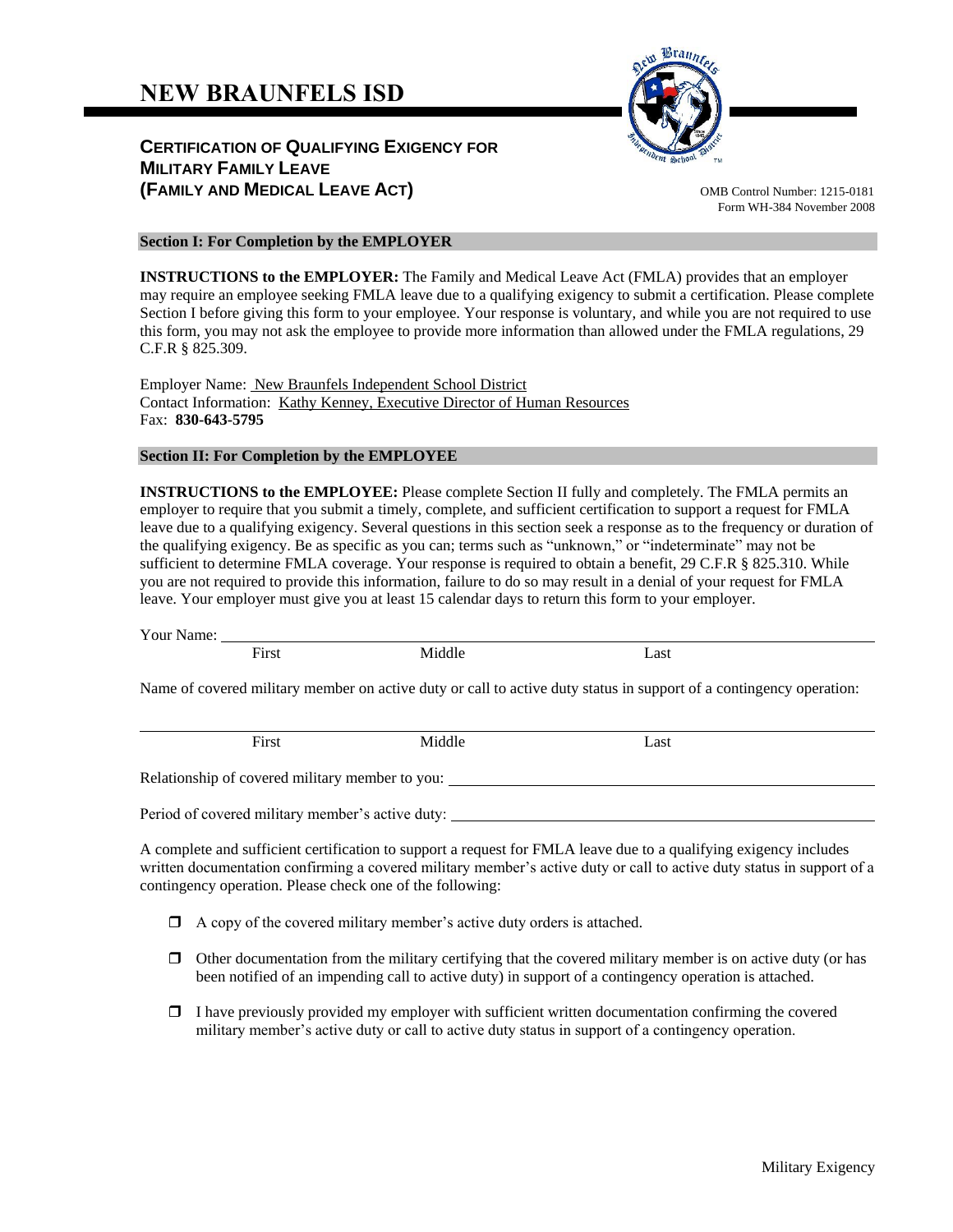#### **Part A: QUALIFYING REASON FOR LEAVE**

| 1. Describe the reason you are requesting FMLA leave due to a qualifying exigency (including the specific reason |
|------------------------------------------------------------------------------------------------------------------|
| you are requesting leave):                                                                                       |

2. A complete and sufficient certification to support a request for FMLA leave due to a qualifying exigency includes any available written documentation which supports the need for leave; such documentation may include a copy of a meeting announcement for informational briefings sponsored by the military, a document confirming an appointment with a counselor or school official, or a copy of a bill for services for the handling of legal or financial affairs. Available written documentation supporting this request for leave is attached.

 $\Box$  Yes  $\Box$  No  $\Box$  None Available

#### **Part B: AMOUNT OF LEAVE NEEDED**

| 1. | Approximate date exigency commenced: |  |  |
|----|--------------------------------------|--|--|
|    |                                      |  |  |

Probable duration of exigency:

2. Will you need to be absent for a single continuous period of time due to the qualifying exigency?  $\Box$  Yes  $\Box$  No

If yes, estimate the beginning and ending dates for the period of absence:

3. Will you need to be absent from work periodically to address this qualifying exigency?  $\Box$  Yes  $\Box$  No

Estimate schedule of leave, including the dates of any scheduled meetings or appointments:

Estimate the frequency and duration of each appointment, meeting, or leave event, including any travel time (i.e., 1 deployment-related meeting every month lasting 4 hours):

| Frequency: | times per | week(s)            | month(s) |
|------------|-----------|--------------------|----------|
| Duration:  | hours or  | $day(s)$ per event |          |

### **Part C:**

If leave is requested to meet with a third party (such as to arrange for childcare, to attend counseling, to attend meetings with school or childcare providers, to make financial or legal arrangements, to act as the covered military member's representative before a federal, state, or local agency for purposes of obtaining, arranging or appealing